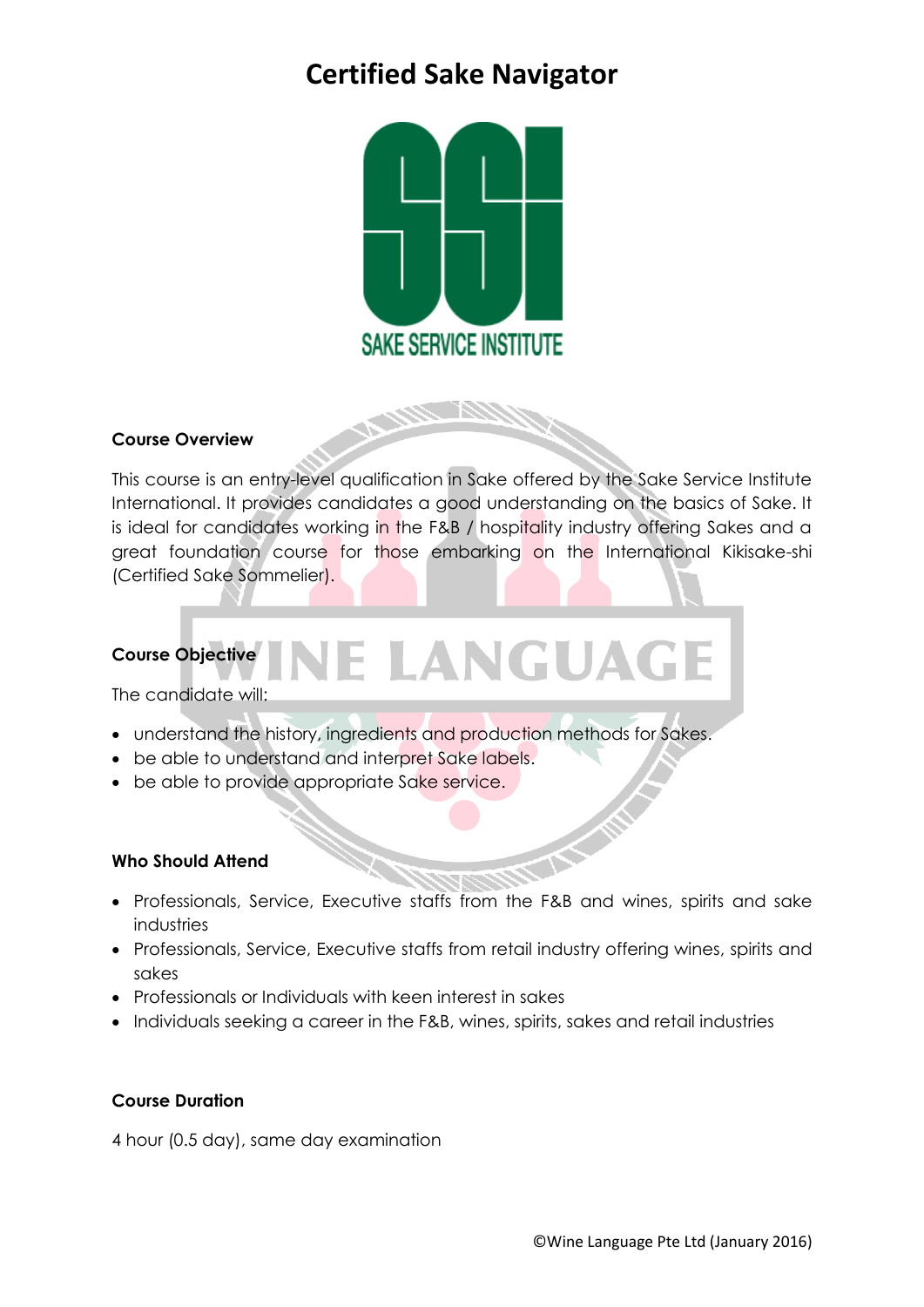# **Certified Sake Navigator**

### **Course Outline**

- History of Sake
- Ingredients and Production of Sake
- Reading Sake Labels
- Sake Service
- Sake Tasting Methodology

### **Course Assessment**

• 25 multiple-choice questions

Candidate must achieve a minimum of 20 questions correct in 30 minutes.

### **Certification**

Upon successful completion of the course, a certificate suitable for framing from **Sake Service Institute International** will be awarded.

### **Course Fees**

\$380 net per person (inclusive of registration, study materials, classroom facilitation, sakes for tasting and **one** sitting for the examination)

LANGUAGE

### **Funding Incentive**

Subsidy of \$60 per candidate from e2i is available for Singaporeans and PRs employed in relevant industry, upon achieving full attendance and successfully passes the assessment. For company sponsored candidate, subsidy may be up to 70%. Other terms & conditions from e2i apply.

#### **Others**

Please ensure that you have read up our terms & conditions from our website before signing up for the course.